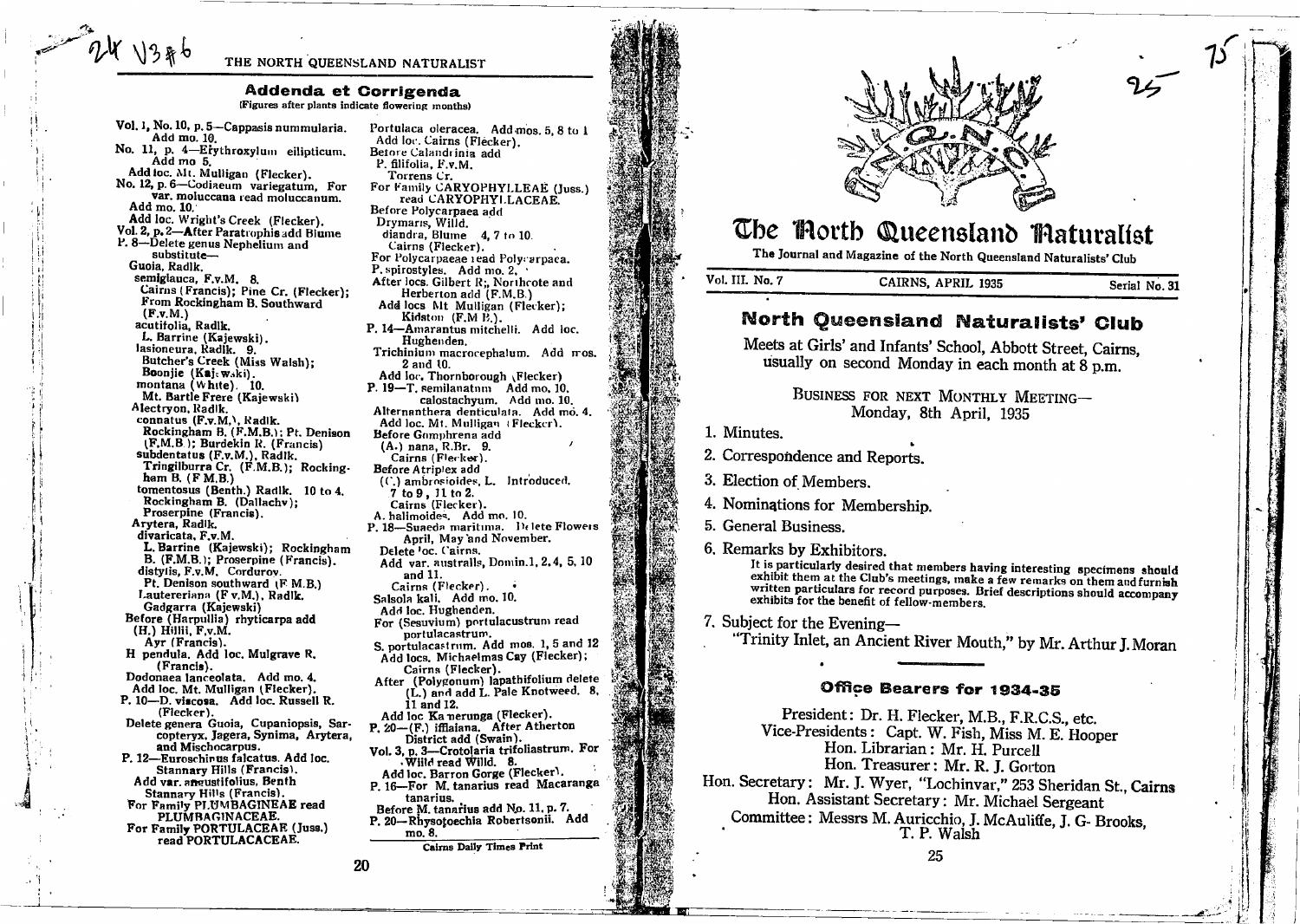### The Pollination of *Cymbidium iridifolium*, Cunn. By KENNETH MACPIIERSON and the REV. H. M. R. RUPP

One of us (K.M.), attracted by the prolific seed-capsules borne by this orchid at Proserpine, was induced to watch the methods employed by nature to ensure perfect fertilization

il; !ii  $\cdot$ ll lti iri il, lii lii iti lli

i:

On Sept. 28, 1934, and on several subsequent occasions, the reward of patience came in the form of several small flying insects, hovering about a large plant in flower. These were at once recognisable as a small species of Native Honey Bee (not yet identified). Obviously enticed by the sweet perfume which is characteristic of C. *iridifolium*, the bees alighted on the expanded outer end of the labellum. They had evidently visited other plants in the vicinity, for closely adhering to the minute hairs which cover their backs, were several grains of orchid pollen.

The labellum of  $C$ , iridifolium is loosely attached to the base of the column. So far as we are aware no "irritability" has hitherto been observed in this labellum. The other writer of the present article (H.M.R.R.) has failed to induce signs of irritability by artificial methods on a raceme from Proserpine flowering in his bush-house. But the observer at Proserpine, watching the bees advance towards the base of the labellum, noticed the latter, with several jerky movements, close up against the column, imprisoning the bee, and bringing its back into contact with the sticky stigmatic plate, upon which were thus deposited the pollen grains carried by the lnsect. The struggles of the bee to escape are considerable, owing to the fact that along the median line of the labellum of  $C$ . iridifolium there is exuded a shining, viscid secretion (Lindley named the species  $C.$   $maddum$ , "wet" or "viscid"). In its struggles' backward it bursts the anther-sac, and receives a new supply bf pollen on its back. The whole process was carefully observed.

Incidentally, the fact was noted that the viscid exudation just alluded to is the real obiective sf the bee's visit. There does not appear to be any nectar in the flower. But as the bee moved down towards the base of the labellum, it was observed to be gnawing at the viscid exudation. The booty thus secured was then held between the front pair of legs, and subsequently transferred to the second pair, which then fastened it to the pollen carriers on the rear legs. There seems no doubt that this substance is used. as "Bee Glue" (Propolis), to close up small spaces and cracks in the 1est. The supply is generally obtained from the young shoots and flower-buds supply is generally obtained from the young shoots and hower-buds<br>of certain plants, but this particular bee has apparently "struck it rich" in the open Cymbidium flower.

#### Book Revlew

Catalogue of Hemiptera of America North of Mexico, by Edward  $\frac{\text{Atherton (J. F. Bali.)}}{\text{F.}}$ P. van Duzee.-This catalogue of 902 pages published by the Universitv of California Press at Berkeley in 1917 provides a very comprehensive reference book for students of the family Hemiptera. All Coccidae and Aleurodidae and authors of each species together with Green I. (I the publication references are given. nensive reference book for students of the Tailiny Helliptera. All Findeavour R. (Fraser).<br>genera and species are listed for every sub-family except the Aphididae indica, Lam. Coral Tree

26

EXCURSION TO MICHAELMAS CAY.-The "Magneta" has been engaged for Sunday, 19th May next. As accommodation is limited, those desiring to attend please communicate with Mr. G. Bates as early as possible. ,

#### ' The Far Side of Torres Stralt

# By DR. G. H. VERNON, M.C., F.R.G.S. Aust.<br>Continued from page 23

Within the last few vears. Torres' route has been the subject of a bitter controversy between the Australian Historical Society, and a now deceased historian in England who propounded revolutionary theories constructed on his belief in certain newly discovered documents written by de Prado. This de Prado, who was formerly considered a sort of superior passenger sailing with Torres. claimed in his book to be actual leader. Those who backed his assumption of command went further and hailed him as the actual discoverer of Australia, stating that he sailed far enough south to pass Cape York. Captain Bayldon, of the A.H.S., pointed out in a series of logical papers founded upon his actual experience of the Straits and the possibilities of navigation therein that de Prado could not have gone so far to the southward as that : his defence of Torres has led historians to restore him as leader of the expedition and replaced Cook as the original discoverer of Endeavour Strait.  $T_0$  be continued

 $7<sup>1</sup>$ 

2

# Oonsus of North Queensland Plante (continued)

(Figures after plants indicate flowering months) Clitoria, L. insularis, F.M.B. Yanra l. (Macgregor); Turtle I., off Somerset (F.M,B.) australls. Benth. Cardwell (Michael), ternatea. L. 3,5. Murray I. (Macgtegor); Calrns phlebocarpa, F.M.B.<br>Newcastle B., C.Y. Pen. (Jardine). Mucuna. Adans. (Flecker). gigantea. DC. 10. Glycine. L. tabarina, Benth. 11. Cardweil (R.B.H.); Palm I. (Herbert) Edgecombe B. (Dallachy). Mossman (Flecker), Galartia, R.Br. tomentoea. Benth. Endeavour R. (8. and Sol.) tenulflora. Wllld.' l. of G. hf Carpentaria and adjoining Hardenbergla, Benth. coast (R.Br.); Endeavour R. (B. and retusa, Benth. Kong-an. 7.<br>• C. York (Hill); Albany I. (F.M.B.); Sol.) Batavia R. (Roth); Endeavour R.<br>(Banks and Sol); Parramatta Swamp Muellerl. Benth. Walsh R. (Barclay-Millar). (Flecker); Cooktown (F.M.B.); Dunk varians. F.M B. Morehead R. (Roth) I. (M'Gillivray). Kennedya, Vent. Canavalia, DC.<br>
obtusifolia, DC. McKenzie Bean. 10. rubicunda, Vent. Dusky Coral-Pea.. Rockingham B. southward, l. of G. ofCarpentarin (R.Br.); Saibai I. (Macgregor); Endeavour R. (B. ?exaltata, F.M.B. and Sol ); Green I. (Priest); Palm L. Serubs of Barron R. (Cowley); (Herbert). Erythrina. L. enth. Grey Corkwood. Phaseolus. L. truxillensis, H.B. et K. I. of G. of Carpentaria (R.Br.); Yama G of Carpentaria (R.Br.); C. York J. (Macgregor); Endeavour R. (B. and (M'Gilllvray); Batavia R. (Roth); Sol.); Barnard I. (M'Gillivray). indica, Lam. Coral Tree. 8 to 11.<br>Green I. (Flecker); Pt. Denison (Fitzalan).

27